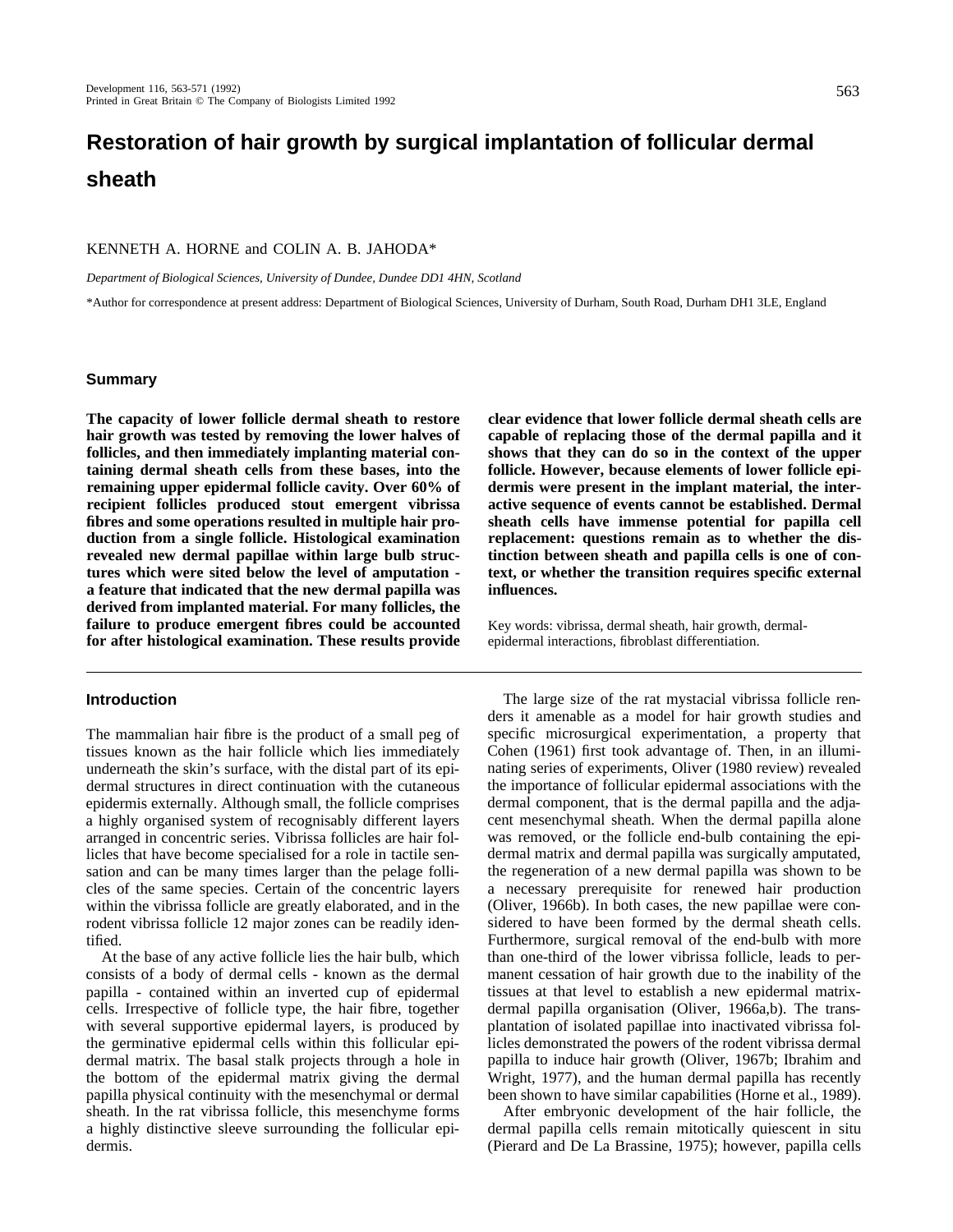#### 564 *K. A. Horne and C. A. B. Jahoda*

from different follicle types can be grown in culture (Jahoda and Oliver, 1981, 1984; Messenger, 1984; Withers et al., 1986; Reynolds, 1989). Subsequent transplantation studies, again utilising rat vibrissa follicles that had been inactivated according to the methodology of Oliver (1967b), revealed that, following culture, cells of the vibrissa dermal papilla still retained the ability to assume the role of an active dermal papilla and to promote hair growth in vivo (Jahoda et al., 1984; Horne et al., 1986).

The present work extends aspects of previous regeneration and implantation experiments. We investigated the potential of mesenchymal sheath from the lower third of the follicle to adopt the role of the dermal papilla when dissected free, then reimplanted into the upper half of ablated follicles.

#### **Materials and methods**

The main steps in the implantation procedure are shown diagrammatically in Fig. 1, and basic follicle anatomy in Fig. 2.

# *Removal of the follicular bulbs*

Five adult male inbred hooded rats were used for the experiment. Anaesthesia was induced with halothane and oxygen, and maintained by injection of hypnorm (fentanyl-fluanisone, 0.4 ml/kg subcutaneously) and diazepam (2.5 mg/kg intraperitoneally). The vibrissa follicles of the posterior dorsoventral rows (rows A and B) of the left mystical pad were plucked, and then approached via a surgical incision posterior to row A. Their bases were then exposed (Oliver, 1966a), and the bulbar portions clipped from selected follicles and placed in Eagles Minimal Essential Medium (MEM) [Gibco]. The following two steps of the operative procedure were then undertaken simultaneously.

### *Preparation of the mesenchyme from the amputated bulbs*

Using two pairs of finely sharpened watchmaker's forceps, the collagen capsule of each follicular bulb was inverted and the



**Fig. 1.** Diagram of the main operational procedure. The mesenchymal sheath (shown as a solid black line somewhat exaggerated in thickness) is dissected from the follicle base and implanted into the transected follicle in contact with the outer root sheath layer of the epidermis.

dermal sheath was dissected free of the capsule and the dermal papilla.

The dermal sheath was placed in MEM containing 2 mM Lglutamine where it was manipulated under low magnification in order to remove any obvious traces of adherent epidermis. At this stage, some samples were removed for histological and immunohistochemical observation. The material was then transferred to a small drop of fresh medium and physically disrupted to provided segments of a size suitable for implantation.

#### *Preparation of the vibrissa follicles as sites of implantation*

Whilst the mesenchyme sheath was being procured from the amputated bulbs, anaesthesia was maintained and the follicles were further prepared in readiness for the implant procedures. To this end, the remainder of the lower half of each follicle was removed with a transverse cut some way above the level of nerve penetration in the capsule wall (Figs l and 2). This left behind a hollow tube lined with outer root sheath within the capsule of each follicle. The prepared follicles were then continually bathed in MEM containing antibiotics and the outer root sheath was kept free from accumulating blood and other tissue debris.

#### *Implantation of isolated mesenchyme sheath*

Pieces of cleaned, isolated mesenchyme sheath were lifted from the MEM and placed in juxtaposition to the outer root sheath, attempting to insert at least some of them inside the cut end

**Fig. 2.** Low-power view of normal histological appearance of rat vibrissa follicle in the early stages of anagen, containing the root of the club vibrissa (cr), which was formed during the previous anagen phase, and the new growing shaft (g), which will eventually replace it. Within the base of the follicle is the hair bulb comprising the epidermal matrix (em) and the dermal papilla (dp). The dermal papilla is contiguous via the basal stalk (bs) with the mesenchyme sheath (ms). The line drawn at A represents the level below which transverse section of the follicle permits spontaneous regeneration of a new bulb, and above which regeneration is not possible; the line drawn at B represents the level of amputation utilised for the present experiment, therefore excluding completely the risk of follicles spontaneously regenerating new bulbs. Large arrow, shows the level at which the nerve penetrated; rs, ring sinus; cs, cavernous sinus. Alcian blue; Weigert's haematoxylin and Curtis' Ponceau S.

**Fig. 3.** Base of a control follicle biopsied 36 days following transection below the level indicated by A in Fig. 2. It has spontaneously regenerated a new bulb, which is typically narrow with a slender dermal papilla (dp), and has formed inside the collagenous capsule, above the level of the cut inflicted at operation (arrow). The opening in the base of the follicle is covered over with scar tissue (s). Alcian blue, Weigert's haematoxylin and Curtis' Ponceau S. ×144.

**Fig. 4.** The follicular epithelium (fe) persists as a solid peg extending to the transected end of a control follicle biopsied at 10 months. Subsequent to removal of the lower half of the follicle proximally, at the level of amputation indicated by B in Fig. 2, it has been unable to regenerate a new bulb, and has therefore remained incapable of hair fibre production. Alcian blue, Weigert's haematoxylin and Curtis' Ponceau S. ×230. **Fig. 5.** Follicle biopsied 10 months after removal of the proximal half (level B in Fig. 2) and subsequent implantation of mesenchyme sheath. A pigmented bulb is visible projecting extrafollicularly at the base - the cut edge of the collagen capsule is discernable as a faint line above the bulb. An actively growing (anagen) whisker is present (g) together with the previous, postimplantation club whisker (c). The ring sinus is visible inside the capsule as a dark band. ×12.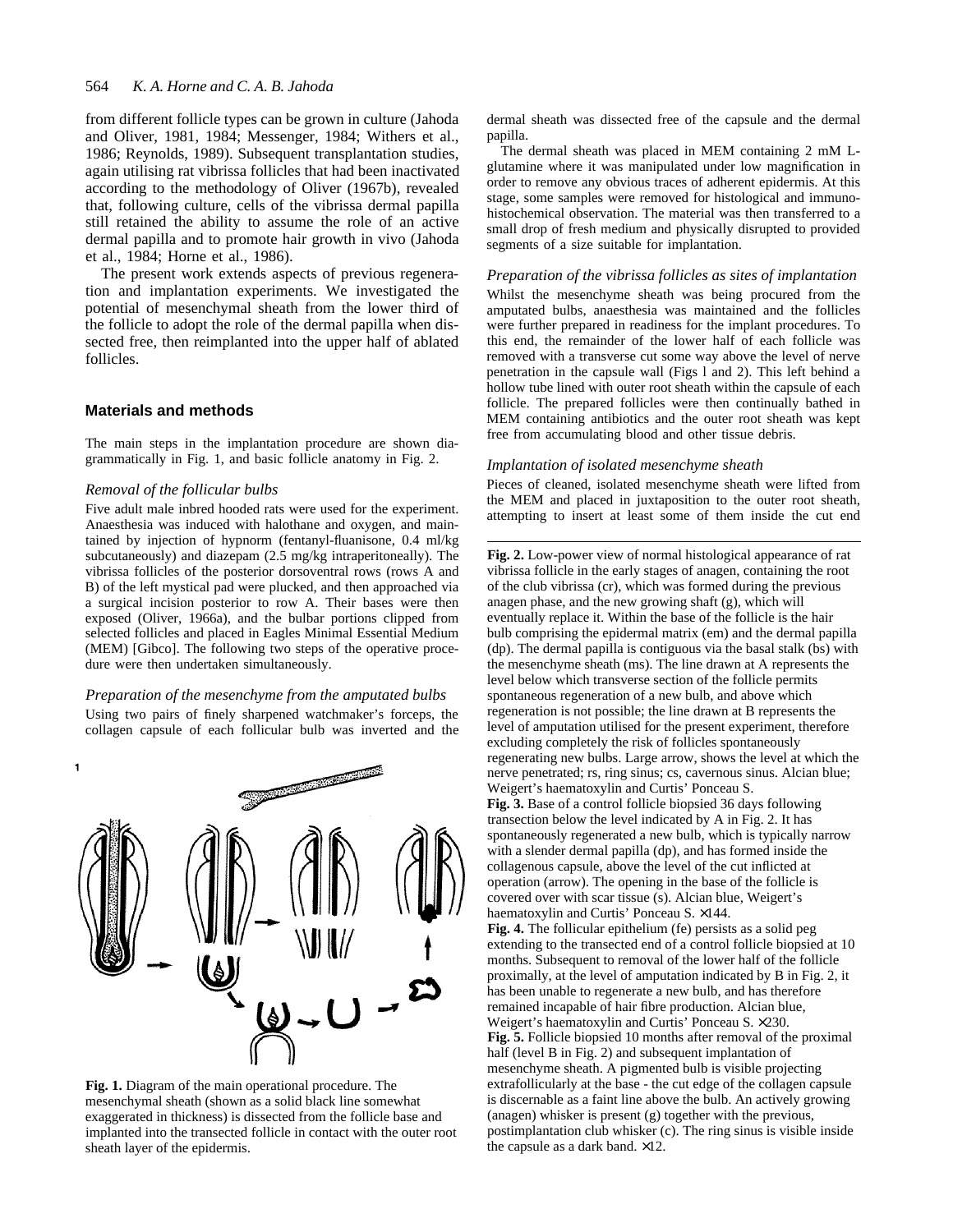(Fig.1). In five experimental rats between two and five follicles received implants.

### *Control follicles*

In addition to the experimental follicles thus described, two types of control follicles were prepared. Regeneration controls comprised four follicles from which only the bulbar portions were amputated prior to removal of the vibrissa shafts. In five nonregeneration controls, the rest of the lower half of the follicle was removed subsequent to amputation of the bulb and the fibres were then plucked as described above. The wounded ends of the controls were then manipulated in the same manner as those of the follicles destined to receive implants in order to prepare them with similarly open-ended tubes of epidermis; however, both control types remained non-implanted and received no further treatment.

All incisions were closed by stitching with three or four, 5-0 coated vicryl sutures (Ethicon). At no time after the operations did the animals have difficulty in drinking or feeding.

#### *Postoperative techniques*

From 4 weeks postoperatively, the selected follicle sites were observed for evidence of fibre production. Two animals were killed and biopsied 36 days postoperatively, two were left for a long-term duration of 10 months, and one died at 9 months. All follicles were biopsied and examined macroscopically, and all except those from the animal that died were further processed and examined histologically.

Specimens were fixed in Mirsky's solution (National Diagnostics), embedded in paraffin wax and serially sectioned at 8 µm parallel to the longitudinal axis. Sections were stained in a com-

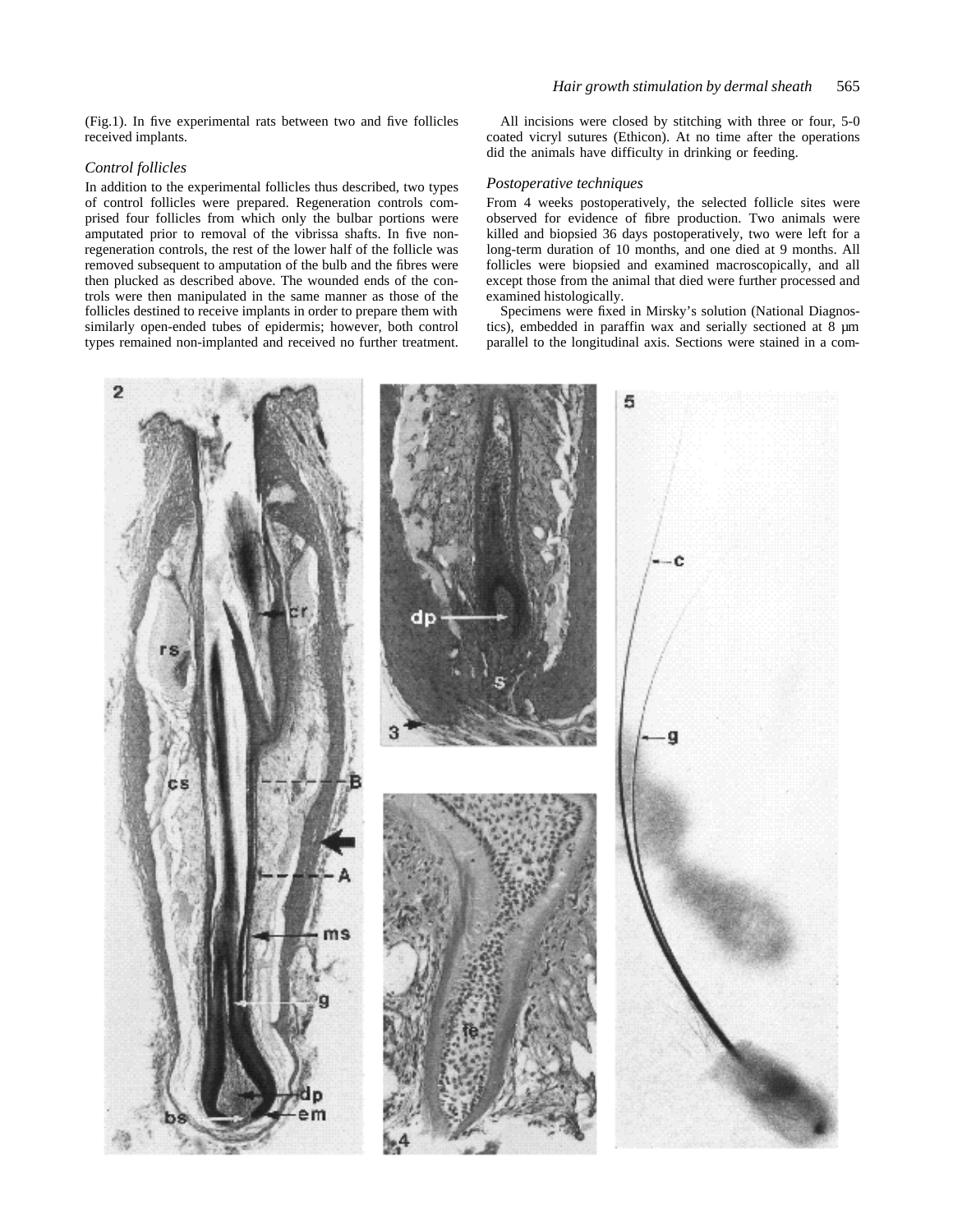bination of Alcian blue, Weigert's haematoxylin and Curtis' Ponceau S.

Sections were photographed with a Zeiss ICM 405 inverted microscope equipped with epi-illumination for fluorescence observations, using Kodak Panatomic X or Tungsten 160 colour transparency film.

# **Results**

# *Control follicles*

The results of the experiment are summarised in Table l, from which it can be seen that both types of control follicle behaved as anticipated, and in accordance with previous findings (Oliver, 1966a).

All four of the follicles that only had bulbs amputated were found to have undergone spontaneous regeneration. Two of these four were observed to have grown a fibre measuring 18 mm and 15 mm when biopsied at 10 months and 36 days respectively, and single pigmented anagen bulbs were seen inside their bases just above the level of the cut (Fig. 3). No fibres emerged from the other two follicles, which were biopsied 36 days postoperatively. However, histology of these confirmed macroscopic observation that each had a single, pigmented bulb. The fibre from one of these had grown to the level of the skin surface, but was too fine to have been detectable externally, the other was discovered histologically to have made a whisker that encysted distally, and was coiled around within and below the hair canal.

All of the bulbs formed by spontaneous regeneration appeared smaller than those from untouched follicles in an equivalent position on the other side of the face, and each regenerated bulb had reformed itself within the confines of the glassy membrane and was located above the cut end of the capsule.

None of the five control follicles, which were transected at the level utilised for implantation but did not receive a graft, had gone on to reorganise its tissues at the cut end into a new bulb. All follicles examined histologically confirmed the level of the original cut as being at the halfway mark, or just above it. Internally, the epidermal component remained as a relatively disorganised solid cord of outer root sheath, which extended downwards to the original level of amputation (Fig. 4), but not below it. The bases of these follicles often became sealed over by the deposition of scar tissue.

**Table 1.** *Table of the result of dermal sheath implantation into inactive vibrissa follicles*

| Animal<br>number            | Biopsy<br>age        | Hair growth<br>following dermal<br>sheath implants | Hair growth<br>in control follicles |              |
|-----------------------------|----------------------|----------------------------------------------------|-------------------------------------|--------------|
|                             |                      |                                                    | Non-implanted                       | Regeneration |
| 1                           | 9 months $*$         | 0/2                                                | 0/2                                 |              |
| $\overline{c}$              | $10$ months*         | 2/5                                                | 0/2                                 | 1/1          |
| 3                           | $10$ months $*$      | 2/4                                                | 0/1                                 |              |
| $\overline{4}$              | $36 \text{ days}$    | 5/5                                                |                                     | 2/2          |
| 5                           | 36 days <sup>†</sup> | 4/5                                                |                                     | 1/1          |
| *Long term.<br>†Short term. |                      |                                                    |                                     |              |

# *Dermal sheath implants - induced follicles*

Of the twenty one follicles that received implantation of freshly isolated dermal sheath in their upper halves, new bulbar complexes with resultant resumption of hair fibre production were induced in thirteen (Fig. 5). This represents an overall success rate of 62%. However, there was an improvement in operational technique during the course of the study. The numbers of new bulbs formed in the first two animals were low (two out of a possible seven), while the numbers from the last two were by contrast very high (nine out of possible ten).

Macroscopically, it was possible to determine a region of intense pigmentation in the newly induced bulbar organisations, which now protruded from the cut lower ends of eleven of the follicles. Histological examination confirmed the formation of thirteen new bulbs containing both an Alcian blue-stained dermal papilla and an active fibre-producing epidermal matrix. These were very large and pigmented, and were clearly located underneath the lower

**Fig. 6.** Low-power micrograph of upper half of an experimental follicle showing new bulbar formation and subsequent hair growth following implantation of mesenchyme sheath into its base. The induced bulb is very large and extends below the cut edge of the capsule (arrow). At the time of biopsy it was growing a stout vibrissa shaft (v) whose width can be attributed to the size of the keratogenous zone produced by the bulky epidermal matrix (em). dp, dermal papilla; rs, ring sinus. Alcian blue, Weigert's haematoxylin and Curtis' Ponceau S. ×50.

**Fig. 7.** Low-power micrograph of experimental follicle similar to that shown in Fig. 6, but in which the new bulbar elements have been duplicated: the end-bulb comprises two slender dermal papillae, each completely enclosed by an epidermal matrix. When biopsied, this follicle was growing two narrow vibrissa shafts. Alcian blue, Weigert's haematoxylin and Curtis' Ponceau S. ×50. **Fig. 8.** The single large bulb of Fig. 5 extending below the cut rim of the follicular capsule (arrow) into the pocket of scar tissue which covers the opening (s). The phenomenon of epithelial elongation, which accompanies bulbar induction results in the new bulb becoming established outside the cut edge (arrowhead) of the glassy membrane (gm). This is the opposite to the events that accompany bulbar regeneration, where the epithelium becomes foreshortened and the resultant bulb becomes completely invested by the glassy membrane (compare with Fig. 3). Alcian blue, Weigert's haematoxylin and Curtis' Ponceau S. ×144. **Fig. 9.** The induced bulb of a 36-day follicle lying within the subjacent connective tissue. In this specimen, the bulb has become deflected so that the basal stalk faces upwards towards the base of the capsule (arrow) instead of in its usual downwards attitude. Alcian blue, Weigert's haematoxylin and Curtis' Ponceau S.  $\times$ 230.

**Fig. 10.** Hair growth cycling in a follicle biopsied 10 months after implantation of mesenchyme sheath. The bulb is actively producing a growing vibrissa shaft (g) alongside the root of the club vibrissa (c) generated by the previous anagen phase of the hair growth cycle. The club root remains embedded at the level of the ring sinus (rs), reflecting the normal pattern of events in undisturbed vibrissa follicles. Alcian blue, Weigert's haematoxylin and Curtis' Ponceau S. ×144.

**Fig. 11.** Details of the follicle in Fig. 7 showing the duplication of the induced bulbar elements with two dermal papillae (p), two epidermal matrices, and two vibrissae (v). As with the other induced specimens the bulbar components extend below the cut end (arrowhead) of the glassy membrane (gm). ×144.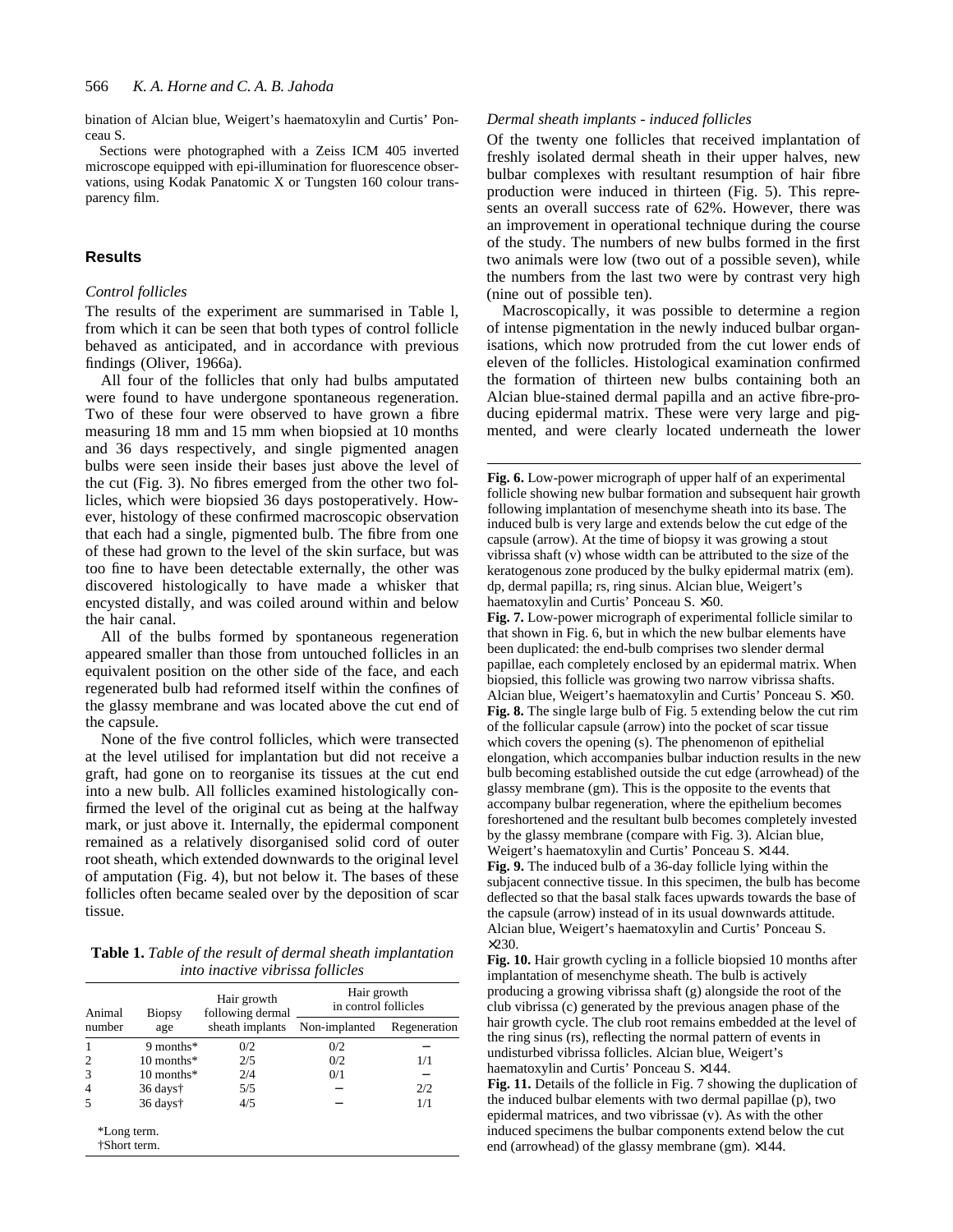extent of the severed capsular margins. These capsule edges represented the level of mid-follicular amputation (Figs 6 and 7). The extent of elongation of the follicular epithelium was further emphasised in all of these follicles by reference to their glassy membranes because the induced bulbs extended well below the glassy membrane's transected border, which persisted as a clearly defined, abrupt discontinuation in its thickness (Figs 8 and 11). In regenerated control follicles, new bulbs occurred inside the preexisting glassy membrane above the level of the cut.

There was also found to be a good correlation between the size of the induced bulb and that of the resultant vibrissa shaft, so that the very wide epidermal matrices produced in this experiment gave rise to correspondingly largediameter hair fibres.

Of the eleven specimens that exhibited follicular elongation, five possessed a large single hair bulb growing a whisker (Fig. 8). No hair shafts other than the anagen fibre were present. One of these specimens had been recovered at 10 months and the other four at 36 days postoperatively. A further two 36-day-old follicles also had single anagen bulbs and growing fibres; however, their bulbs had somehow become deflected so that their basal stalks now pointed either laterally or even upwards (Fig. 9).

Two more specimens, biopsied at 10 months from two different animals, each possessed a large single bulb, but these had also retained a club fibre in addition to the growing fibre (Fig. 10).

A further two follicles, both biopsied at 36 days, each had a large bulb comprising two separate epidermal matrices, with each containing its own dermal papilla (Figs 7 and 11). These duplicate structures were each producing a growing fibre so that both follicles had two anagen hairs.

In one of the two specimens in which there was no

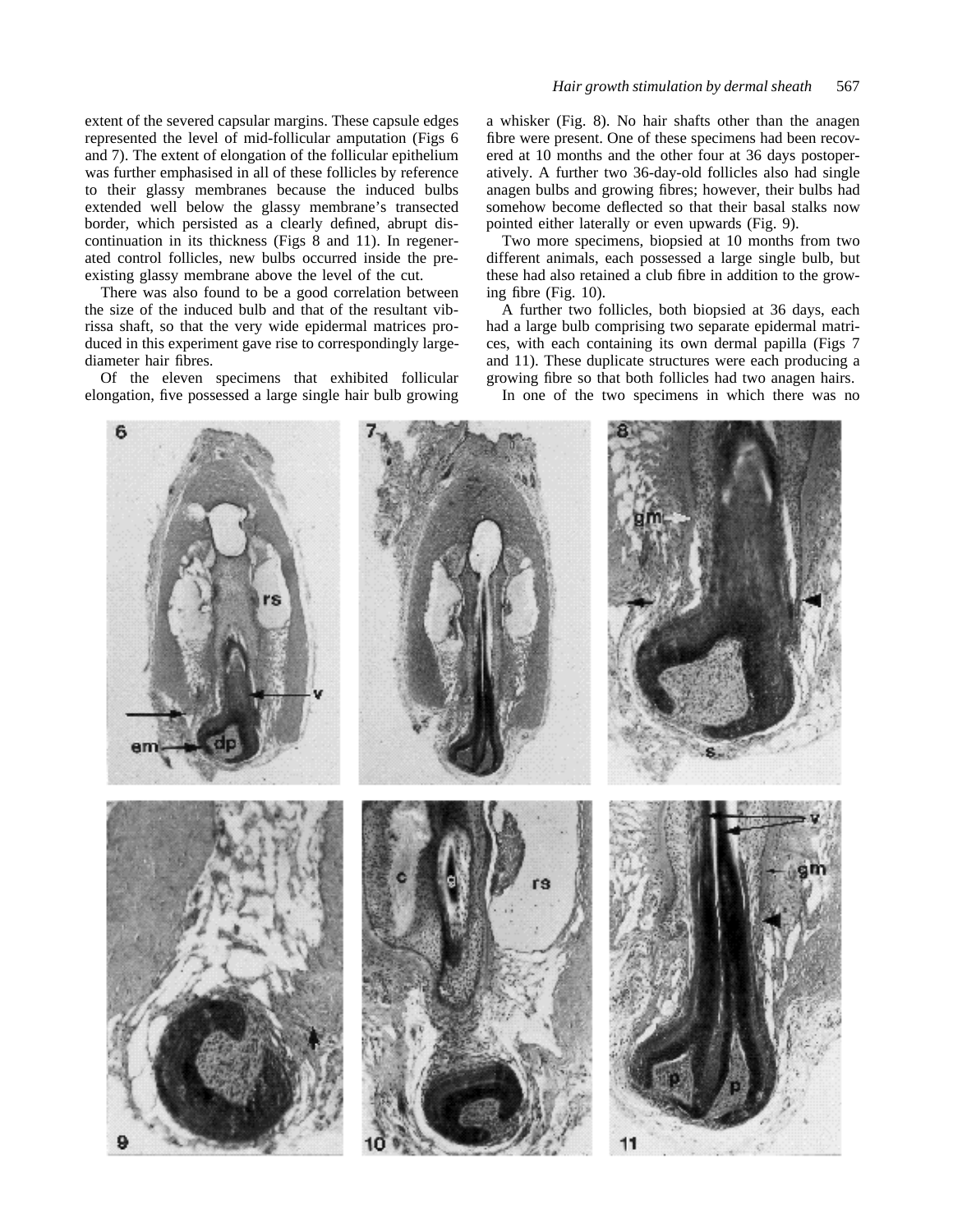#### 568 *K. A. Horne and C. A. B. Jahoda*

macroscopic evidence of follicular epithelial elongation, the follicle was discovered histologically to contain a telogenlike bulb (Fig. 12). Only a club fibre root was present, which was situated high up within the follicle at the level of the ring sinus (Fig. 13) and extended 14 mm above the skin surface at the biopsy time of 10 months. A downwardextending 'tube' in the scar tissue in the follicle base contained a deposit of cells that had apparently come from the dermal papilla (Fig. 12).

The second of these two follicles was abnormal. Histologically, it was discovered that at 36 days a bulbar formation had been induced, but by the time of fixation this was no longer a functioning unit. The bulb had apparently become completely dislodged from the base of the follicular epithelium and, furthermore, it had also lost its dermal papilla (Fig. 14). Intrafollicularly there was no inner root sheath. The bulb had initially grown a hair ectopically before becoming inactive, so that the resultant whisker fibre was found coiled around outside the base of the follicle. An intriguing feature was the presence of a large ball of

dermal cells outside the base of the follicle: this was located immediately adjacent to the atrophic epidermal component of the bulb. The two separate entities - the dermal cells and the degenerated epidermal matrix - were almost completely enclosed by a collagenous structure similar in organisation to the follicular capsule.

#### *Dermal sheath implants - non-induced follicles*

Eight of the 21 follicles implanted with pellets of freshly excised dermal sheath, which did not produce emergent fibres, also showed no macroscopic or histological evidence of new bulb formation. The intrafollicular components were discovered to be similar in appearance to those described for the non-implanted control follicles; the follicular epithelium persisting as a cord that extended to the scar tissue sealing off the bottom of the collagenous capsule. Follicles were devoid of any dermal papilla or epidermal matrix formation. In one of these specimens, biopsied at 10 months, the grafted pellet of dermal sheath was seen to have become dislodged and was lying outside the base of the follicle

> **Fig. 12.** Follicle which had entered the inactive phase (telogen) of the hair growth cycle. There was a diminished, nonproductive epidermal matrix (em) around a compounded dermal papilla (dp) at the level of the cut edge of the capsule. A trail of papilla-like cells (p) extending downwards into a tube of scar tissue (s) suggests that during its active (anagen) phase the bulb originally extended outside the follicle cavity. Alcian blue, Weigert's haematoxylin and Curtis' Ponceau S. ×230.

> **Fig. 13.** Different sectional plane through the specimen depicted in Fig. 11, showing the club vibrissa root (c) that developed in the earlier stages of the catagen phase. Alcian blue, Weigert's haematoxylin and Curtis' Ponceau S. ×144.

**Fig. 14.** Following implantation of mesenchyme sheath and the apparent initiation of normal hair growth, the bulbar complex has been ejected from the base of this follicle, biopsied at 36 days. The epidermal matrix has produced a tortuous vibrissa fibre (v) underneath the follicle before becoming atrophic. Internally the follicular epithelium (fe) has reverted to the appearance of control follicles, and terminates abruptly at the level of scar tissue (s) across the cut end of the capsule (arrow). Alcian blue, Weigert's haematoxylin and Curtis' Ponceau S. ×144.

**Fig. 15.** Pellet of mesenchyme cells (m) assuming the approximate size and shape of a dermal papilla after having become dislodged from the base of the follicular epithelium (fe) immediately postoperatively. The implant now lies underneath the scar tissue (s) across the cut end of the capsule (arrow), and has become enclosed by a structure that resembles the collagenous capsule of the follicle. Alcian blue, Weigert's haematoxylin and Curtis' Ponceau S. ×230.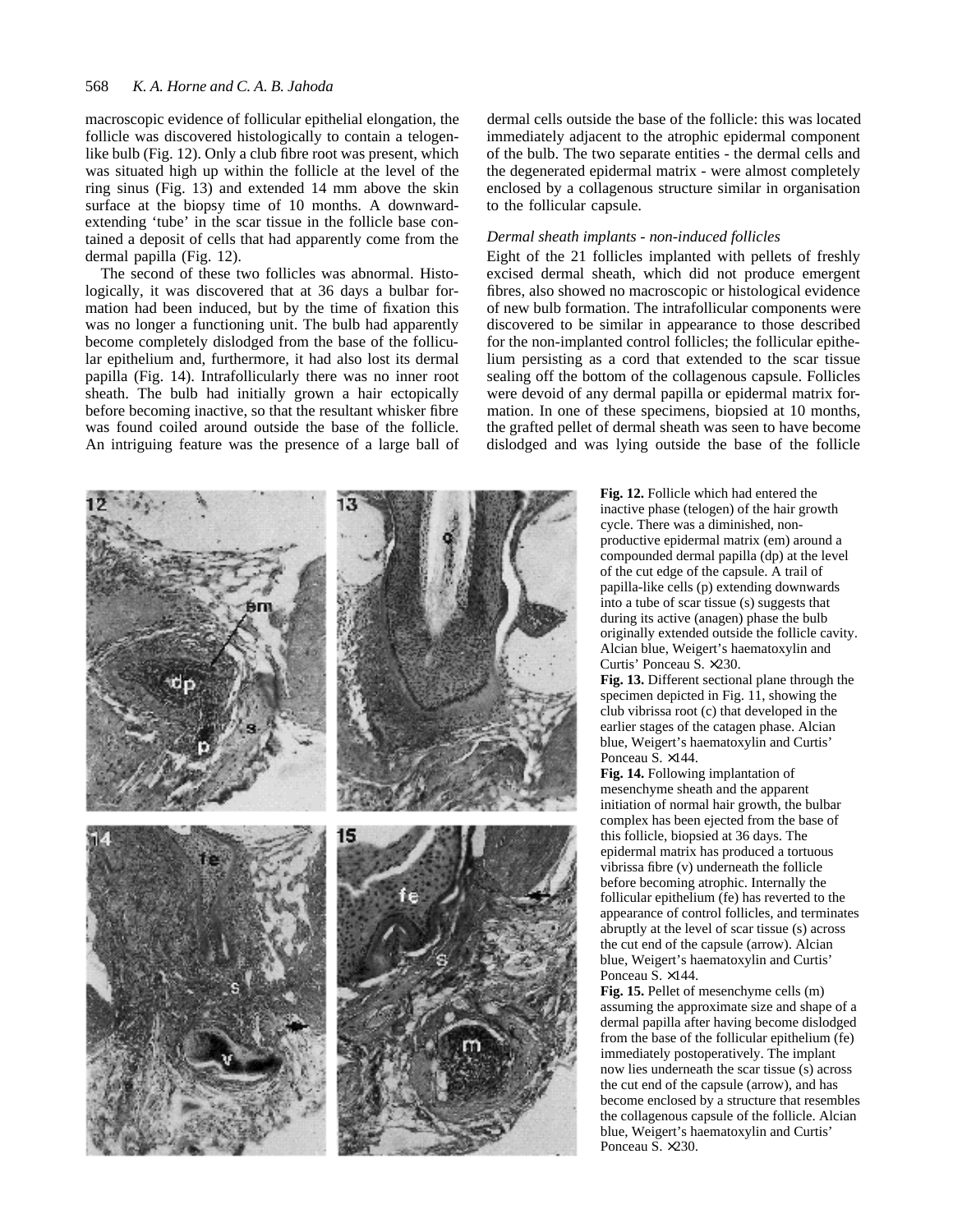where it was enclosed within a small capsule of collagen (Fig. 15). The implant had become organised into a dermal papilla-like ball of cells, which stained with Alcian blue.

#### *Histology/immunohistochemistry of implanted material*

Histological and immunohistochemical examination of the randomly selected, implantable pellets of dermal sheath revealed the presence of some cells from the follicular epidermis. In most cases, outer root sheath cells were observed adhering to the adluminal surface of the glassy membrane on the outside of which were attached the dermal sheath cells (data not shown). Thus, it was clear that epidermal cells were transplanted along with the dermal sheath into the bases of the prepared follicles.

# **Discussion**

We have shown that follicle interactions following implantation of lower mesenchyme sheath containing fragments resulted in the formation of completely new dermal papillaepidermal matrix complexes, and subsequent restoration of hair growth. An associated phenomenon was elongation of the follicular epithelium, resulting in the establishment of the new bulbs underneath the level at which the follicles had originally been transected. These findings compare favourably with those of Oliver (1967b) who described a similar response of the vibrissa follicle epithelium to implanted whole dermal papillae. The two control procedures supported previous experimental evidence showing the limits of spontaneous regeneration after surgery. (Oliver, 1966a,b; Jahoda et al., 1992a). Therefore, in terms of the size and locations of the new bulbs, it may be asserted that the tissue implanted in the present experiment was responsible for follicle reorganization and renewed hair growth.

The overall success rate did not reflect the clear improvement in operational technique. Only four of the first eleven implantations were successful, compared with nine of the last ten. In the eight follicles where induction was not brought about by the implanted tissue, the likely reason was that the graft did not remain in contact with the epithelium postoperatively, as was observed in at least one of the recovered specimens.

That pellets of freshly procured lower follicle mesenchymal sheath were able to stimulate new follicle activity is consistent with evidence that cells of the lower dermal sheath are responsible for replacing the dermal papilla in spontaneous regeneration (Oliver, 1966b,1967a; Ibrahim and Wright, 1982; Kobayashi and Nakimura,1989; Jahoda et al., 1992a). In this context, it has recently been shown that both papilla and sheath cells contain -smooth muscle actin as a common cytoskeletal marker in vitro (Jahoda et al., 1991).

The massive size of some of the bulbs induced in this experiment demonstrates the enormous potential of the lower dermal sheath cells to become a large dermal papilla. Clearly then, this ability is not limited positionally to the base of the follicle, and lower sheath cells can also act in the context of the upper follicle environment. Furthermore, the large size of the new bulbs had some relationship to the amount of material implanted, rather than the level of cut. Nevertheless, the final structures were comparable to those seen in previous implantations of isolated whole dermal papillae (Oliver, l967b), and had no wound elements in the form of scar tissue intrafollicularly. The observation that one implant that had not maintained contact with the follicular epidermis had established a papilla-like core of cells surrounded by a collagenous capsule is an intriguing one. It suggests that adult sheath cells may have multiple capabilities selected for, and modulated by, cellular and environmental influences - they can become papilla cells, synthesize collagen capsule and perhaps be a reservoir of wound myofibroblasts (Jahoda et al., 1991). Therefore, while there is much hair growth-related study of dermal papilla cells, dermal sheath cells may prove equally interesting in the context of fibroblast lineage and differentiation.

As we were unable to isolate dermal sheath cells by dissection or enzymatic methods, it is possible that the new epidermal matrix of activated follicles was derived at least in part from epidermal material associated with the implants. Under these circumstances, the crucial question as to the nature and direction of the dermal-epidermal interactions that restored hair-producing bulbs cannot be clearly established. However, when dermal sheath containing preparations identical to those utilised in the current study were implanted ectopically into rat ear skin, they did not produce new hair follicles (Jahoda, unpublished data).

So far the only method of obtaining a vibrissa dermal sheath cell population has been by explant culture (Horne, 1987; Jahoda et al., 1992b). It has been found that some cell outgrowths from upper follicle mesenchyme are morphologically similar to non-follicular skin fibroblasts (Horne, 1987), but this is not always the case and depends on the exact site of origin of the tissue (Reynolds 1989). Cultures of mesenchyme sheath obtained from the follicular end-bulb show the aggregative behaviour of cultured dermal papilla cells (Horne, 1987; Jahoda et al., 1992b) but not their inductive capabilities (Horne et al., 1986). Therefore, in the present work, the contaminating lower follicular epidermal cells may act to induce mesenchyme sheath to switch over to dermal papilla status (Reynolds, 1989; Reynolds and Jahoda, 1991), and may therefore be necessary for the formation of a new bulb. An alternative explanation, however, is that in cell culture the mesenchyme sheath loses its ability to interact with epidermal cells much more readily than does the dermal papilla.

The second view point is more favoured by one of us and is in accord with a possible explanation for the behaviour of the mesenchyme sheath in spontaneous regeneration (Horne, 1987). It was suggested that due to the pattern of ontogenetic development of the follicles, a gradient of embryonic potential might exist along the length of the mesenchymal sheath. The earliest developmental stages of the hair follicle are represented by a distinctive condensation or aggregation of mesenchymal cells in association with a thickening of the overlying epithelial cells (Davidson and Hardy, 1952; Wessells and Roessner, 1965; Van Exan and Hardy, 1980). The epithelial thickening becomes a downgrowth (the hair peg) with the original mesenchymal condensation advancing in intimate association with the cells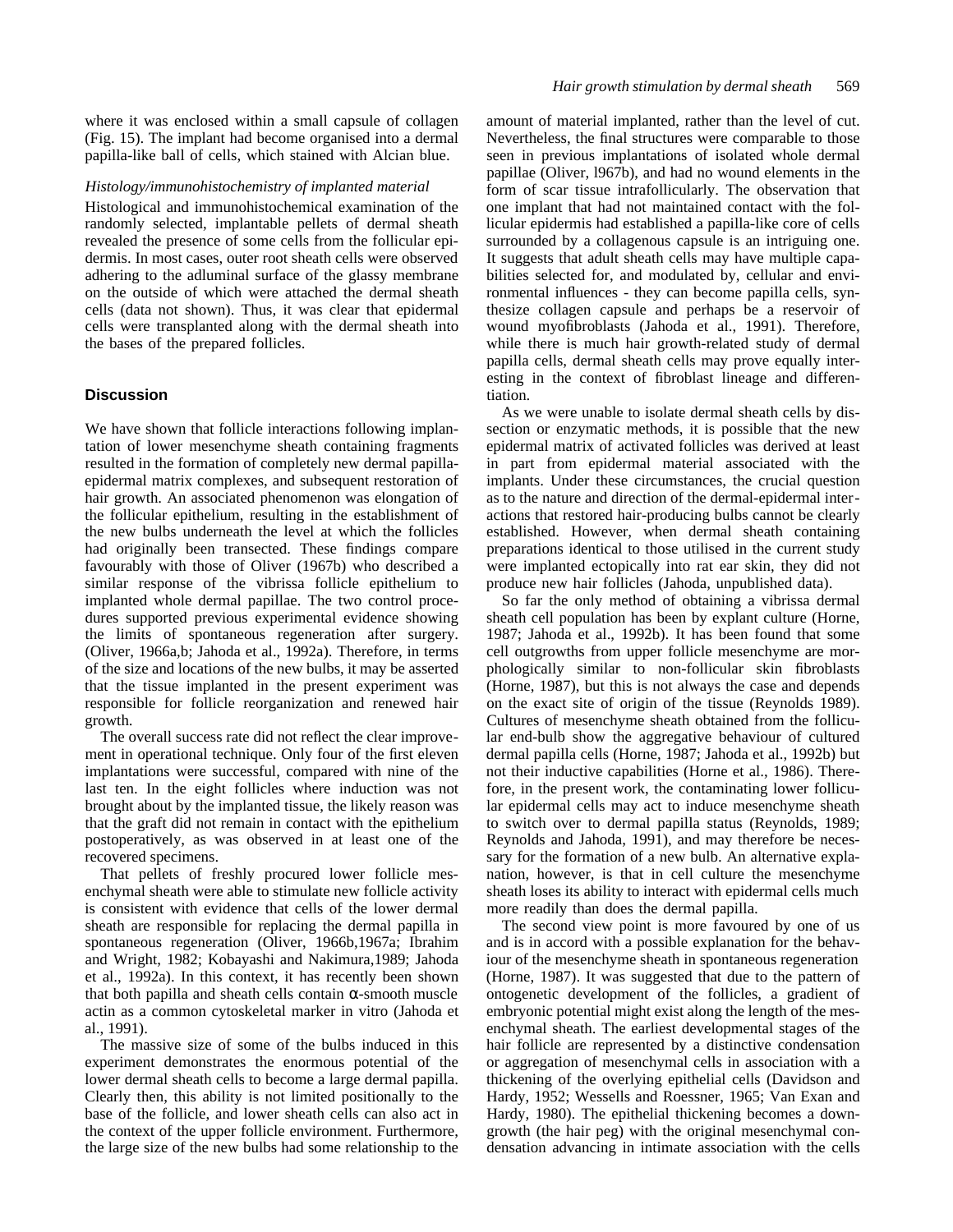#### 570 *K. A. Horne and C. A. B. Jahoda*

in its base. As the ball of mesenchymal cells descends, eventually to assume the role of the dermal papilla towards the end of follicular development, those cells that will constitute the dermal sheath are deposited along the length of the downgrowing hair peg. In the proposed scenario, the cells of the perifollicular mesenchyme sheath would possess the potential for interaction with the epithelial cells as do the cells of the dermal papilla; this potential would be retained more strongly by the mesenchyme immediately adjacent to the dermal papilla, but would become weaker with increasing distance up to the length of the follicle. This effect would be enhanced if the cells of the upper follicle mesenchyme sheath either differentiated and therefore lost their original capabilities, or were contributed to by cells of the surrounding, non-follicular dermis, or both. The idea of a control system that relates to regeneration phenomena and competence, and that acts along the longitudinal axis of the follicle, was originally proposed by Oliver (1966a,b). Indeed, because regenerative potential is lost above the critical lower third of the follicle, the effect may involve a threshold as well as a gradient. With the repeated changes that occur during the 'hair growth' cycle, the adult follicle is an excellent model for studying tissue interactions, differentiation and aspects of morphogenesis, but it also represents an extremely complex system. Growth factors and their receptors (Jones et al., 1991; Moore et al., 1991; Peters et al., 1992), retinoic acid receptors (Dollé et al., 1990), unique extracellular matrix composition (Couchman et al., 1991; Messenger et al., 1991) and Hox gene expresion (Bierbech et al., 1991) are among the molecular entities described within the lower follicle. Therefore gradients of molecular expression, seen for example in embryonic appendage patterning with homeoproteins (Chuong et al., 1990), may persist in individual follicles, perhaps along the longitudinal axis. However, the roles of specific molecular entities will only be understood through critical examination of their spatial distribution through the cycle, and a better knowledge of cellular relationships within follicle structures.

In summary, it has been demonstrated previously that the mesenchyme sheath in the lower third of the follicle replaces the dermal papilla in spontaneously regenerating follicles. We now show that if material containing lower follicle dermal sheath cells is introduced artificially into the upper half of the follicle, these cells will similarly assume the morphology and functional capabilities of the dermal papilla, and are crucial for the reinstigation of hair growth.

This work was supported by the Procter and Gamble Company. We thank the Wellcome Trust for equipment funding, and Bruce Pert and Sean Earnshaw for photographic assistance.

### **References**

- **Bieberich, C. J., Ruddle, F. H. and Stenn, K. S.** (1991). Differential expression of the *Hox* 3.1 gene in adult mouse skin. *Ann. N. Y. Acad. Sci.* **642**, 346-354.
- **Chuong,C. M., Oliver, G., Ting, S. A., Jegalian, B. G., Chen, H. M. and De Robertis, E. M.** (1990). Gradients of homeoproteins in developing feather buds. *Development* **110**, 1021-1030.
- **Cohen, J.** (1961). The transplantation of individual rat and guinea-pig whisker papillae. *J. Embryol. Exp. Morph.* **9**, 117-127.

**Couchman, J. R., Mccarthy, K. J. and Woods, A.** (1991). Proteoglycans

and glycoproteins in hair follicle development and cycling. *Ann. N. Y. Acad. Sci.* **642**, 243-252.

- Davidson, P. and Hardy, M. H. (1952). The development of mouse vibrissae *in vivo* and *in vitro*. *J. Anat.* **86**, 342-356.
- **Dolle, P., Ruberte, E., Leroy, P., Morriss-Kay, G. and Chambon, P.** (1990). Retinoic acid receptors and cellular retinoid binding proteins. 1. A systematic study of their differential pattern of transcription during mouse organogenesis. *Development* **110**, 1133-1151.
- Horne, K. A. (1987). Aspects of rat vibrissa follicle morphology and function of the dermal component. Ph. D. Thesis, University of Dundee.
- Horne, K. A., Jahoda, C. A. B. and Oliver, R. F. (1986). Whisker growth induced by implantation of cultured vibrissa dermal papilla cells in the adult rat. *J. Embryol. Exp. Morph.***97**, 111-124.
- **Horne, K. A., Forrester, J. C. and Jahoda, C. A. B.** (1989). Isolated human hair follicle dermal papillae induce hair growth in athymic mice. *Br. J. Dermatol.* **122**, 267.
- **Ibrahim, L. and Wright, E. A.** (1977). Inductive capacity of irradiated dermal papillae. *Nature* **265**, 733-734.
- **Ibrahim, L. and Wright, E. A.** (1982). A quantitative study of hair growth using mouse and rat vibrissal follicles. *J. Embryol. Exp. Morph.* **72**, 209- 224.
- Jahoda, C. A. B. and Oliver, R. F. (1981). The growth of vibrissa dermal papilla cells *in vitro*. *Br. J. Dermatol.* **105**, 623-627.
- Jahoda, C. A. B., Horne, K. A. and Oliver, R. F. (1984). Induction of hair growth by implantation of cultured dermal papilla cells. *Nature* **311**, 560- 562.
- **Jahoda, C. A. B. and Oliver, R. F.** (1984). Vibrissa dermal papilla cell aggregative behaviour *in vivo* and *in vitro*. *J. Embryol. Exp. Morph.* **79**, 221-224.
- **Jahoda, C. A. B., Reynolds, A. J., Chaponnier, C., Forrester, J. C. and** Gabbiani, G. (1991). Smooth muscle -actin is a marker for hair follicle dermis *in vivo* and *in vitro*. *J. Cell Sci.* **99**, 627-636.
- **Jahoda, C. A. B., Horne, K. A., Mauger, A., Bard, S. and Sengel, P.** (1992a). Cellular and extracellular involvement in the regeneration of the rat lower vibrissa follicle. *Development* **114**, 887-897.
- **Jahoda, C. A. B., Reynolds, A. J., Forrester, J. C. and Horne, K. A.** (1992b). Comparison of cells cultured from the dermal sheath region of rat vibrissa and human hair follicles. *Br. J. Dermatol.* Under revision:
- Jones, M. C., Lyons, K. M. and Hogan, B. L. M. (1991). Expression of TGF-ß-related genes during mouse embryo whisker morphogenesis. *Ann. N. Y. Acad. Sci.* **642**, 339-345.
- **Kobayashi, K. and Nishimura, E.** (1989). Ectopic growth of mouse whiskers from implanting lengths of plucked vibrissa follicles. *J. Invest. Dermatol.* **92**, 248-282.
- **Messenger, A. G.** (1984). The culture of dermal papilla cells from human hair follicles. *Br. J. Dermatol.* **110**, 685-689.
- **Messenger, A. G., Elliot, K., Westgate, G. E. and Gibson, W. T.** (1991). Distribution of extracellular matrix molecules in human hair follicles. *Ann. N. Y. Acad. Sci.* **642**, 253-262.
- **Moore, G. P. M., Du Cros, D. L., Isaacs, K., Pisansarakit, P. and Wynn, P. C.** (1991). Hair growth induction: roles of growth factors. *Ann. N. Y. Acad. Sci.* **642**, 308-325.
- **Oliver, R. F.** (1966a). Whisker growth after removal of the dermal papilla and lengths of the follicle in the hooded rat. *J. Embryol. Exp. Morph.* **15**, 331-347.
- **Oliver, R. F.** (1966b). Histological studies of whisker regeneration in the hooded rat. *J. Embryol. Exp. Morph.* **16**, 231-244.
- **Oliver, R. F.** (1967a). Ectopic regeneration of whiskers in the hooded rat from implanted lengths of vibrissa follicle wall. *J. Embryol. Exp. Morph.* **17**, 27-34.
- **Oliver, R. F.** (1967b). The experimental induction of whisker growth in the hooded rat by implantation of dermal papillae. *J. Embryol. Exp. Morph.* **18**, 43-51.
- **Oliver, R. F.** (1980). Local interactions in mammalian hair growth. In *The Skin of Vertebrates*(ed. R. I. C. Spearman and P. A. Riley), pp. 199-210. London and New York: Academic Press.
- Peters, K. G., Werner, S., Chen, G. and Williams, L. T. (1992). Two FGF receptor genes are differentially expressed in epithelial and mesenchymal tissues during limb formation and organogenesis in the mouse. *Development* **114**, 233-243.
- Pierard, G. and De La Brassine, M. (1975). Modulation of dermal cell activity during hair growth in the rat. *J. Cutan. Pathol.* **2**, 35-41.
- **Reynolds, A. J.** (1989). *In vivo* and *in vitro* studies of isolated and